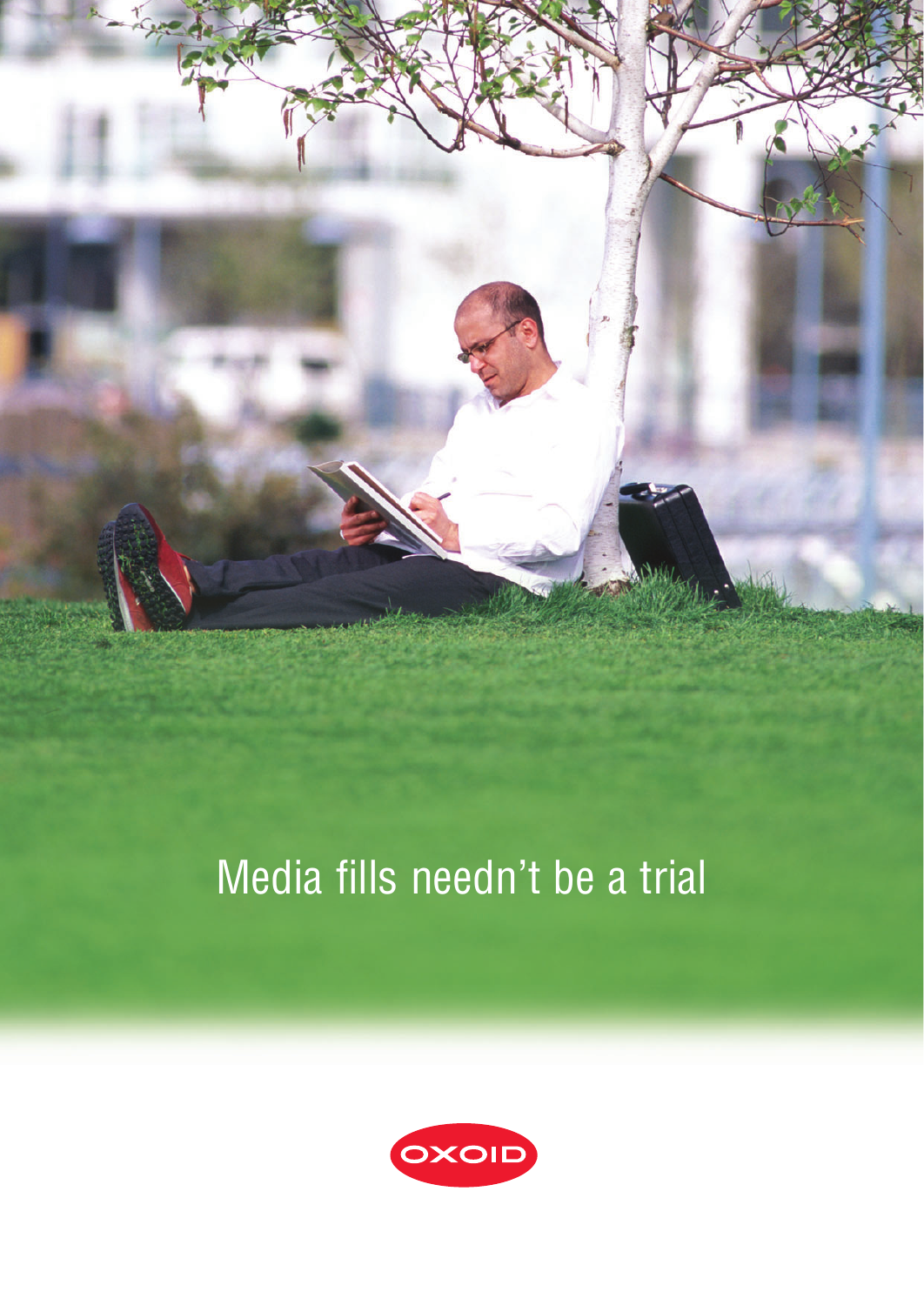











# Oxoid Cold Filterable Tryptone Soya Broth in BioProcess

# The Media Fills Headache

Media fill trials are stressful regulatory requirements that involve production line downtime and financial consequences for your business.

Thankfully, they are not daily events. But this infrequency brings its own problems – staff may be unfamiliar with the media preparation procedures and accidental contamination of the media may occur defeating the whole process and giving false results. In extreme circumstances lines may then be shut down as a result of a problem introduced at media fill stage, when a real processing problem may not exist.

## The Oxoid Solution

Ready-made, quality assured media from Oxoid will help to alleviate the stress of media fills and let you undertake the process swiftly and efficiently.

Our Cold Filterable Tryptone Soya Broth (TSB), made with WFI (Water for Injection) quality water and complete with quality certification for every batch, is now available in up to 100 litre containers that you just plug into your processing lines.

So, no lengthy media preparation, no time consuming QC, no worries about staff competencies, just less stressful media fills to get your production lines running as efficiently as possible.

#### • Quality Ingredients

Made using Oxoid Cold Filterable Tryptone Soya Broth (TSB) medium – a highly nutritious, general purpose medium that can support the growth of a wide range of bacteria, yeasts and fungi when incubated under appropriate conditions<sup> $1$ </sup> – and WFI (Water for Injection) quality water.

#### • Packed Ready to Use

The ready-to-use media is supplied in single-use, flexible, high density polythene bags – called BioProcess Containers (BPCs) – that are engineered specifically for pharmaceutical applications.

#### • Sterile

The Cold Filterable TSB medium has been given a sterilising dose of gamma irradiation validated to be lethal for all yeasts, moulds and bacteria including bacterial spores and mycoplasma. The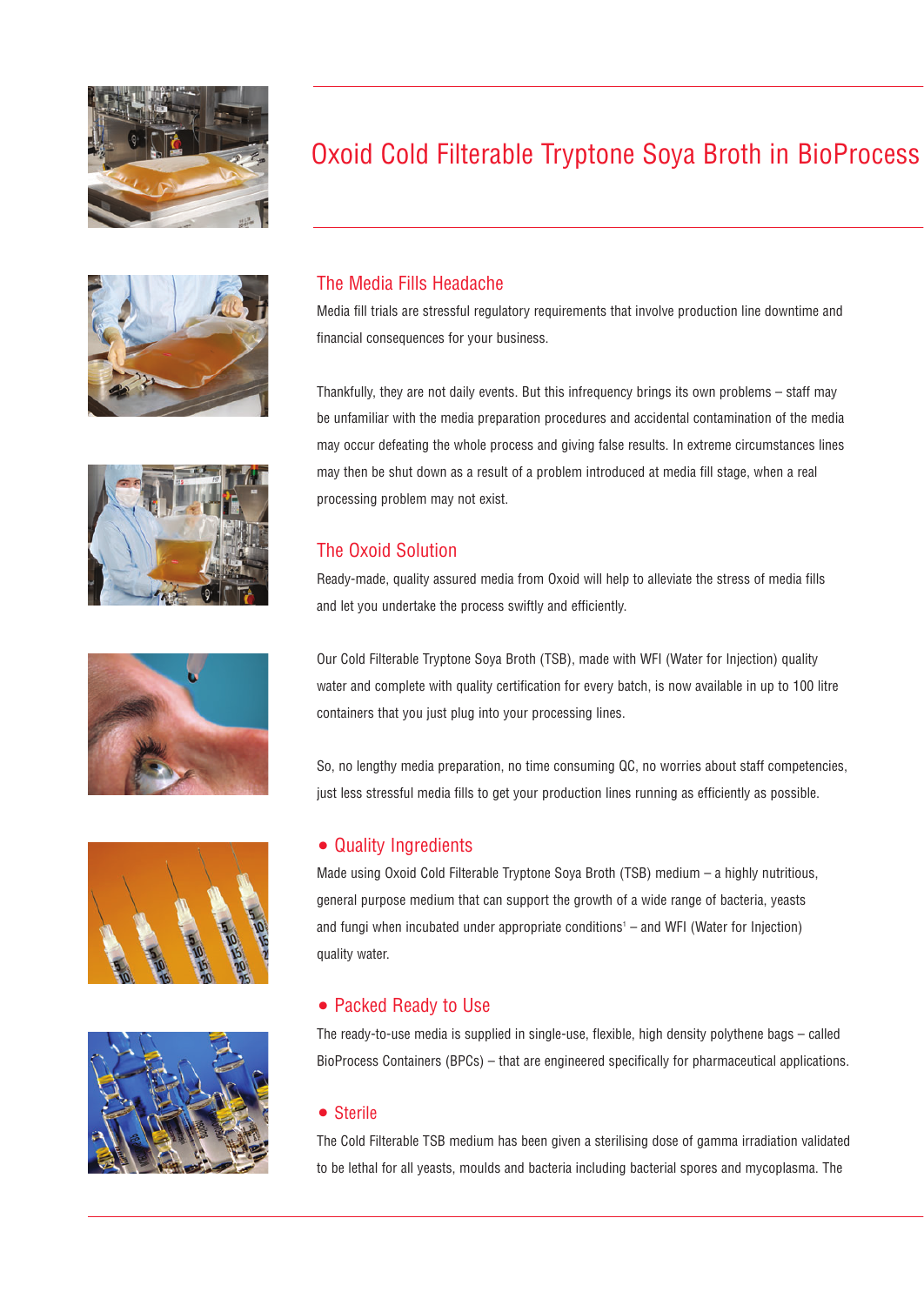# Container systems that simply plug into your processing lines

WFI quality water is produced using a fully validated system and is filter sterilised into the BPCs.

#### • Volumes

Cold Filterable TSB BPCs are available in 10, 20, 50 and 100 litre volumes.

#### • Compliant

The formulation of Oxoid Cold Filterable TSB medium conforms to that stated for media fill trials in the European<sup>2</sup>, the US<sup>3</sup> and the Japanese<sup>4</sup> Pharmacopoeia. The WFI quality water meets current USP production and test requirements.

BPCs are constructed of superior medical grade plastics that meet USP Class VI requirements.

#### • Filtration

Each component of Cold Filterable TSB has been specially screened and selected to ensure easy filtration. A  $V_{\text{can}}$  value for each batch has been determined with three different filter types.

#### • Intended Use

Oxoid Cold Filterable TSB is intended for use in process simulations in the pharmaceutical industry, either as a liquid placebo, or as a growth medium for a solid placebo, added downstream of processing.

After carrying out the media fill, the medium is incubated under appropriate conditions for the recovery of any bacteria, yeasts and moulds.

#### • Incubation and Observation

Incubation of media fill units is usually carried out for 14 days at either 20-25ºC or 30-35ºC. If both temperatures are used, units should be incubated for not less than 7 days at each temperature<sup>s</sup>. Visual inspection of the units should be carried out on a daily or every second day basis.

Micro-organisms from any contaminated units should be sub-cultured, purified and identified to species level. Refer to the appropriate regulatory body for full guidelines<sup>2,3,4</sup>.